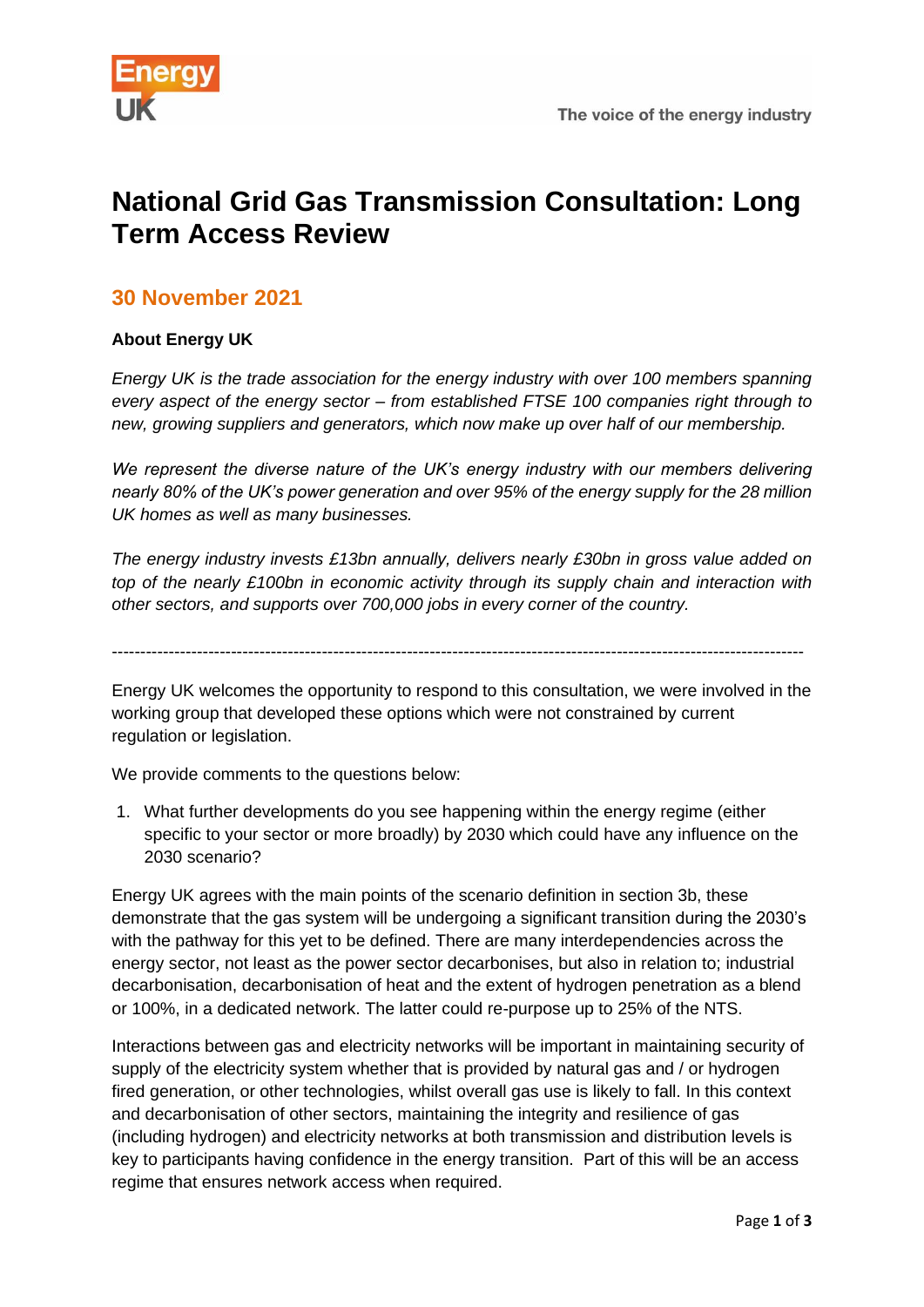

2. What option/combination of options (outlined in Section 3c, and further detailed in Appendix C of this document) do you believe best achieve the 2030 scenario and why?

The various options presented are likely to be attractive to different types of market participants. From a gas fired generator perspective being able to secure firm access when needed to generate power for the electricity market is of key importance. Electricity market imbalance cashout and capacity market penalties are likely to drive access requirements. There are attractions to pay as flow options, particularly as generation load factors fall but firm access under stress conditions will need to be assured.

We have some concerns that some options will only meet NG's customers' requirements where the network is unconstrained, given our comments under question 1 it is not certain that this will be the case for gas and hydrogen networks as they evolve during the 2030's. Therefore, it is not possible to express a clear preference for a particular option or options at this time.

3. When should further development and implementation of the preferred option take place?

This work is useful and should not be lost, but we feel wholesale change to the access regime should probably wait until there is greater clarity on hydrogen pathways and Project Union plans. In this timeframe there may also be greater clarity on the deployment of dispatchable technologies for maintaining electricity security of supply so that the reliance on natural gas / hydrogen supply and networks is better understood. It is also possible that these options could inform the development of the access regime for the hydrogen network, which should not simply replicate that we have for natural gas

4. Are there any other options which should be considered? Please provide any details of how you would see the options working at a high level.

As and when any of these options are developed further it will be important to understand the potential impacts on all affected parties during the development. A key part of this will be to develop the charging arrangements as part of the access proposals, not separately, as these will be a key determinant of shipper response to the arrangements.

5. Do you have any other comments?

For further information contact:

**Julie Cox** Senior Policy Advisor, Gas Transition Energy UK 26 Finsbury Square